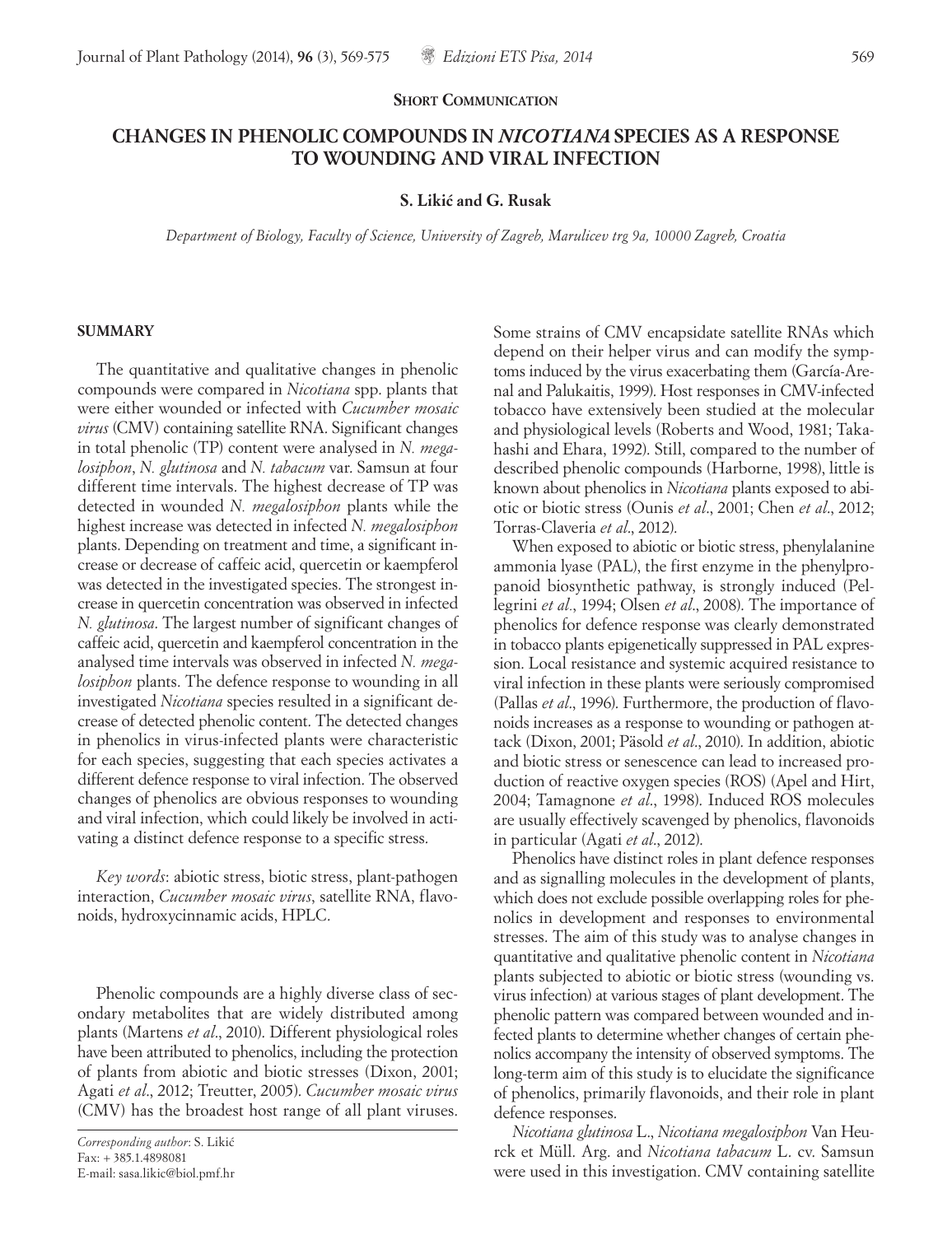| )                                                                   |                                                                                                                           |
|---------------------------------------------------------------------|---------------------------------------------------------------------------------------------------------------------------|
| こと こうちゅうしゃ                                                          |                                                                                                                           |
|                                                                     |                                                                                                                           |
|                                                                     |                                                                                                                           |
|                                                                     |                                                                                                                           |
|                                                                     |                                                                                                                           |
|                                                                     |                                                                                                                           |
|                                                                     |                                                                                                                           |
|                                                                     |                                                                                                                           |
|                                                                     |                                                                                                                           |
|                                                                     | ֧֧֧֧֧֧֧֛֪֧֧֧֛֪֛֪֛֪֧֧֧֛֧֛֚֡֝֝֬֝֝֬֝֬֝֬֝֬֝֓֝֬֝֬֝֬֝֬֝֬֝֬֝֬֝֬֝֬֝֬֝֬֝֬֝֬֝֬֝֬֝֬֝֬֝֬֝֬֝֬<br>֧֪֛֛֛֛֪֛֪֛֪֪֪֖֧֖֚֚֚֝֝֝֝֝֝֩֩֩֟֩֩<br>Í. |
|                                                                     |                                                                                                                           |
|                                                                     |                                                                                                                           |
| ١                                                                   |                                                                                                                           |
| וויש ביש פינו של השתמש המונה ביותר                                  |                                                                                                                           |
| C BRITCH HOULD LI                                                   |                                                                                                                           |
|                                                                     |                                                                                                                           |
|                                                                     |                                                                                                                           |
|                                                                     |                                                                                                                           |
| ł                                                                   |                                                                                                                           |
|                                                                     |                                                                                                                           |
|                                                                     | i<br>I                                                                                                                    |
|                                                                     |                                                                                                                           |
|                                                                     | İ                                                                                                                         |
|                                                                     | こうしょう                                                                                                                     |
|                                                                     |                                                                                                                           |
|                                                                     | ・・・・・・・・・・<br>)<br>}<br>}                                                                                                 |
|                                                                     |                                                                                                                           |
|                                                                     |                                                                                                                           |
|                                                                     |                                                                                                                           |
|                                                                     |                                                                                                                           |
|                                                                     |                                                                                                                           |
|                                                                     |                                                                                                                           |
| $-20000+140$                                                        | $\sim 10477$<br>I                                                                                                         |
|                                                                     |                                                                                                                           |
| )<br>5<br>5                                                         |                                                                                                                           |
|                                                                     |                                                                                                                           |
| ת הור מרור                                                          |                                                                                                                           |
|                                                                     |                                                                                                                           |
|                                                                     |                                                                                                                           |
| <b>CHATH</b>                                                        | てくもく<br>į                                                                                                                 |
| j                                                                   |                                                                                                                           |
| $\ddot{\phantom{a}}$                                                | )<br>}                                                                                                                    |
| $\frac{1}{2}$                                                       | š                                                                                                                         |
|                                                                     |                                                                                                                           |
|                                                                     |                                                                                                                           |
| $+0$ nonon                                                          | )<br>}<br>!                                                                                                               |
|                                                                     |                                                                                                                           |
| tive to address to a crazing.                                       |                                                                                                                           |
|                                                                     |                                                                                                                           |
|                                                                     | )<br>}<br>}<br>ו<br>ו                                                                                                     |
|                                                                     |                                                                                                                           |
|                                                                     |                                                                                                                           |
|                                                                     | ぶんしょう こうしょう こうしょう こうしゅう こうしょう こうこう<br>$\frac{1}{2}$                                                                       |
|                                                                     |                                                                                                                           |
| į                                                                   |                                                                                                                           |
|                                                                     |                                                                                                                           |
| $-100$ $-0.1$ $-100$                                                |                                                                                                                           |
|                                                                     |                                                                                                                           |
|                                                                     |                                                                                                                           |
|                                                                     |                                                                                                                           |
|                                                                     |                                                                                                                           |
| $\overline{\mathcal{L}}$<br>I                                       |                                                                                                                           |
| ׇ֧֧֧֧֧֧֧֧֧֧֧֧֧֧֚֚֚֚֚֚֚֚֚֚֚֚֚֚֚֚֚֚֚֚֚֚֚֚֚֡֝֓֝֬֝֓֝֓֝֓֝֓֝֓֝֬֝֓֝֬֝֬֝֬֝֬ | I                                                                                                                         |
|                                                                     |                                                                                                                           |
| į<br>į                                                              | $\ddot{\phantom{0}}$                                                                                                      |

|                        | <b>DAI</b>     |                       | Total phenolics <sup>a</sup>                 |                      |                                       | Caffeic acid <sup>b</sup>      |                        |                               | Quercetin <sup>c</sup>         |                         |                            | Kaempferol <sup>c</sup>       |                          |
|------------------------|----------------|-----------------------|----------------------------------------------|----------------------|---------------------------------------|--------------------------------|------------------------|-------------------------------|--------------------------------|-------------------------|----------------------------|-------------------------------|--------------------------|
| Nicotiana glutinosa    |                | lower                 | upper                                        | S<br>all leav        | lower                                 | upper                          | all leaves             | lower                         | upper                          | all leaves              | lower                      | upper                         | all leaves               |
|                        | $\sim$         | $\uparrow$ 26.1±1.9   | ↑ 33.0±2.3*                                  | $\uparrow$ 29.6±1.1  | $\downarrow$ 2.3±0.2                  | ↑ 3.2±0.4*                     | $\uparrow$ 2.8±0.1     | $11+77+17$                    | ↑ 1867±186*                    | ↑ $1172 \pm 85$ *       | $\downarrow$ 37±3          | $5 + 87$                      | $1 + 58 + 1$             |
|                        | 4              | $\uparrow$ 25.6±2.9   | $127.8 + 4.9$                                | $\uparrow$ 26.7±3.9  | $2.8 \pm 0.4$<br>$\leftarrow$         | $2.8 + 0.6$<br>$\rightarrow$   | $12.8 \pm 0.5$         | 101∓66\$1                     | $1950 \pm 133$                 | $\downarrow$ 674±110    | $41\pm3$<br>$\rightarrow$  | $\downarrow$ 56±8             | $+49\pm5$                |
|                        | $\overline{ }$ | $120.9 + 4.0$         | $\downarrow$ 10.0±0.4* $\downarrow$ 15.9±2.2 |                      | $2.8 + 0.1$<br>$\rightarrow$          | $\downarrow$ 1.8 $\pm$ 0.1     | $\downarrow$ 2.3±0.1   | ↓388±119                      | $\downarrow$ 426±48*           | $\downarrow$ 407±39*    | $\downarrow$ 36±7          | $\downarrow$ 35±1             | $\downarrow$ 35±3        |
|                        | $\overline{4}$ | $\uparrow$ 22.3±1.7   | $16.5 \pm 0.9$                               | $19.4 \pm 1.2$       | ↑ 3.0±0.2                             | $2.4 \pm 0.1$<br>$\rightarrow$ | ↑ $2.7\pm0.2$          | $1534 \pm 14$                 | $1379 \pm 63$<br>$\rightarrow$ | 956±33<br>$\rightarrow$ | $53 + 2$<br>$\leftarrow$   | $\downarrow$ 107±4            | $80 + 3$<br>$\leftarrow$ |
| Nicotiana megalosiphon |                | lower                 | upper                                        | ξĝ<br>all leav       | lower                                 | upper                          | all leaves             | lower                         | upper#                         | all leaves              | lower                      | upper#                        | all leaves               |
|                        | $\mathcal{L}$  | $\uparrow$ 16.6±0.9*  | $18.6 \pm 0.9$                               | ↑ 17.6±0.4*          | $1.1 + 0.1$                           | ↑ $1.5 ± 0.0$                  | ↑ $1.3\pm0.0*$         | $\uparrow$ 241±12             | $1354 \pm 25$                  | ↑ 297±8                 | ↑ $46±2$                   | $166 \pm 3$ *                 | ↑ 56±2 <sup>*</sup>      |
|                        | 4              | $15.3 \pm 0.2$        | $19.1 \pm 0.6$                               | $17.2 \pm 0.3$       | $\downarrow 1.0 \pm 0.0$ <sup>*</sup> | $1.5 \pm 0.0$                  | $\downarrow$ 1.2±0.0   | $\downarrow$ 208±5*           | ↑ 320±7                        | 1264±6                  | $\downarrow$ 50 $\pm$ 1    | $*1+07$ ↑                     | $1\pm0.0$                |
|                        | $\overline{ }$ | ↑ 21.2±1.5*           | $\uparrow$ 22.3±0.8                          | $\uparrow$ 21.8±1.1* | ↑ $1.2\pm0.0*$                        | ↑ $1.9 ± 0.0$                  | ↑ $1.5±0.0*$           | $\downarrow$ 159 $\pm$ 8      | $1396 \pm 19$ *                | $1277 \pm 9$ *          | $1\pm1$                    | $*$ <b>++6.4</b>              | ↑ $63 \pm 2$ *           |
|                        | $\overline{1}$ | 'n                    | $120.3 \pm 0.4$                              | na                   | $_{\rm nd}$                           | $\downarrow$ 1.6±0.0*          | na                     | $_{\rm nd}$                   | $383 \pm 3*$                   | na                      | nd                         | $57 \pm 1$ *<br>$\rightarrow$ | na                       |
| Nicotiana tabacum      |                | lower                 | upper                                        | 89<br>all leav       | lower                                 | upper                          | all leaves             | lower#                        | upper#                         | all leaves#             | lower#                     | upper#                        | all leaves#              |
|                        | $\sim$         | $\downarrow$ 25.3±0.3 | $1.8 + 2.3$                                  | $123.5 \pm 1.3$      | $\downarrow$ 2.7 $\pm$ 0.1            | $\downarrow$ 2.0 ± 0.4         | $\downarrow$ 2.3±0.3   | $\overline{C}$ +21 $\uparrow$ | $197±14*$                      | $\downarrow$ 122±6      | $11*84$                    | $0.79 \pm 9$                  | $64+81$                  |
|                        | 4              | $123.2 \pm 0.6$       | $\downarrow$ 21.1±1.0                        | $122.1 \pm 0.6$      | $2.9 + 0.1$<br>$\rightarrow$          | $2.8 + 0.2$<br>$\leftarrow$    | $\downarrow$ 2.9 ± 0.1 | $\downarrow$ 36±2             | $11\pm0.1$                     | $\uparrow$ 53±5         | $53 \pm 1$<br>$\leftarrow$ | ↑ 131±4*                      | $192 \pm 3$ *            |
|                        |                | ↑ $26.6 \pm 1.0$ *    | $\downarrow$ 20.2±0.5                        | $\uparrow$ 23.4±0.5  | ↑ 3.6±0.1                             | $2.9 + 0.1$<br>$\leftarrow$    | ↑ 3.3±0.1              | $235 \pm 8$<br>$\rightarrow$  | $*01\pm10*$                    | $\uparrow$ 366±9*       | $89 + 2$<br>$\leftarrow$   | $\uparrow$ 131±1*             | ↑ $110±2*$               |
|                        | $\overline{4}$ | $\uparrow$ 26.2±0.8   | $\uparrow$ 22.5 $\pm$ 0.4                    | $\uparrow$ 24.3±0.3  | $4.5 \pm 0.1$<br>$\leftarrow$         | $\downarrow$ 4.1±0.1           | ↑ 4.3±0.0              | $1854 \pm 44$ *               | $1090±3*$                      | ↑ $972±22*$             | ↑ $175±9*$                 | ↑ $268±5*$                    | ↑ $221±5*$               |

plants compared their respective control group (n=3; p<0.05; factorial ANOVA, post hoc Bonferroni correction).<br><sup>a</sup> total phenolics are expressed in mg gallic acid equivalents per gram dry weight**.**<br>. *a total i* benefit is pans compared then respective control group (n = 3; p<0.05; factorial ANOVA, post hoc Bonferroni correction).<br><sup>4</sup> total phenolics are expressed in mg gallic acid equivalents per gram dry weight.<br><sup>b</sup> caffeic acid is express

caffeic acid is expressed in mg/ gram dry weight tissue.

c quercetin and kaempferol are expressed in µg/ gram dry weight tissue.

t or 1 arrows indicate higher or lower concentration of total phenolics, caffeic acid, quercetin or kaempferol in Cucumber mosaic virus containing satellite RNA infected plants compared to their respective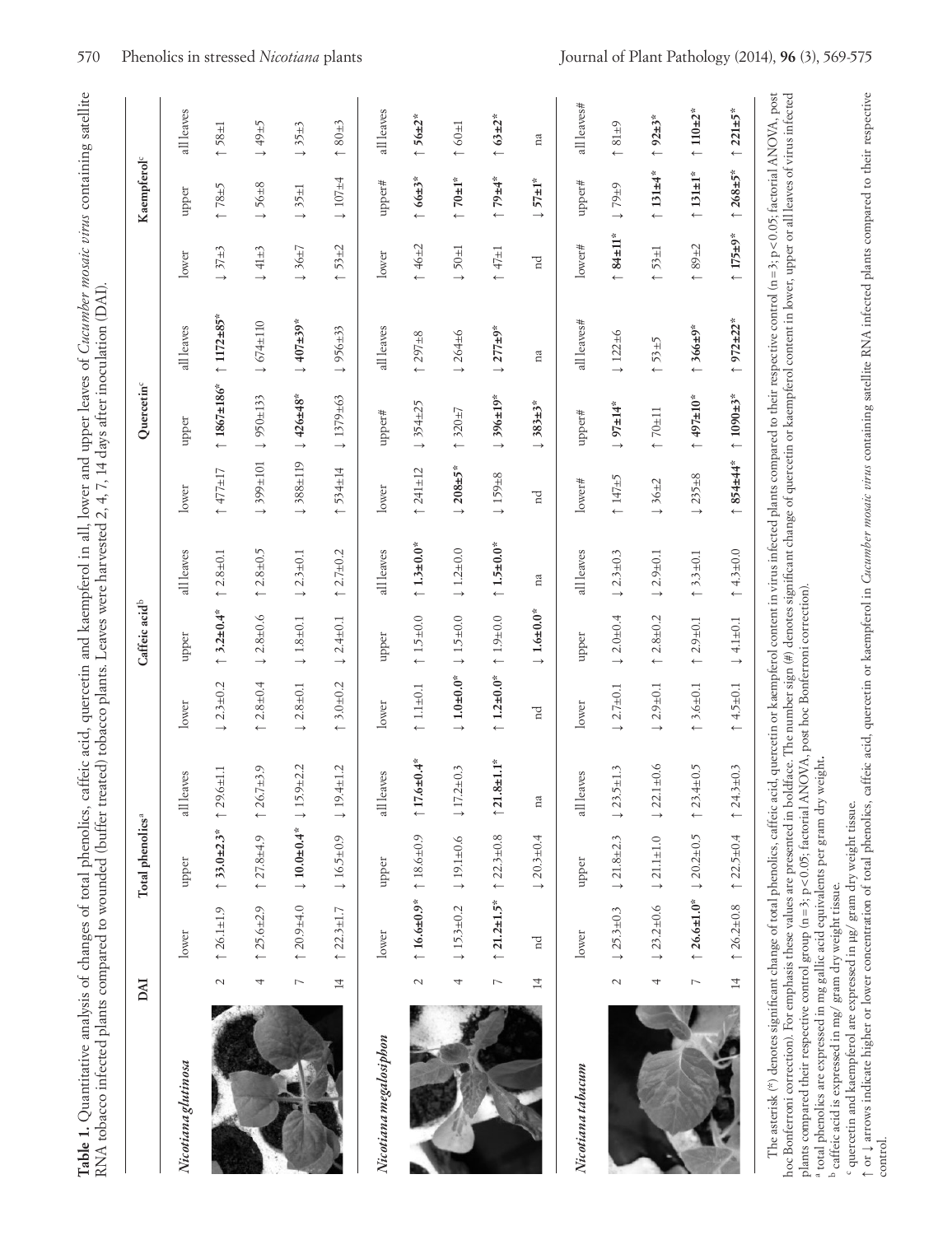RNA (CMVsat) was propagated in *N. megalosiphon*, a systemic host. A specimen of this virus is deposited at the Faculty of Science, University of Zagreb under number 14A. All plants were grown in an autoclaved 4:1 soil/sand mix, at 22±2°C under a 12-h photoperiod.

Fresh CMVsat inoculum was prepared from systemically infected *N. megalosiphon* leaves in phosphate buffer (0.06 mol dm−3, pH 7.0). Test plants were dusted with silicon carbide prior to wounding, i.e. mock-inoculation with phosphate buffer or inoculation with CMVsat on the fourth and fifth leaf (leaves were numbered from the base towards the apex) and washed thoroughly with distilled water one min after inoculation. Leaves were harvested at 2, 4, 7 and 14 days after inoculation (DAI) from untreated (control for wounded), wounded (control for virus-infected) and virus-infected plants and separated into lower and upper leaves. Lower leaves of untreated, wounded or virus-infected plants harvested at the specified time intervals comprised the inoculated leaves and those below them. Upper leaves from untreated, wounded or virus-infected plants harvested at the specified time intervals comprised all other leaves above those that had been inoculated. For each treatment, three pools of 20 plants were harvested, flash frozen in liquid nitrogen and freeze-dried (Christ Alpha 1-2 LD, Martin Christ, Germany). Tissues were then powdered and stored at −80°C for further experiments. These replicates from untreated, wounded and virus-infected plants were analyzed for each time point.

CMV presence was determined using an ELISA kit (Loewe Biochemica, Germany) according to the manufacturer's instructions. Samples were considered positive when the absorbance value was greater than the mean value plus three times the standard deviation of the wounded control samples. The ratio of absorbance values between tested samples and the negative control obtained at 405 nm was used as an estimation of the virus titre in the tested samples.

Powered plant tissues were extracted at a ratio of 1:80 (w/v) with a solvent containing 80% methanol in 1.2 mol dm−3 hydrochloride solution. Extraction was carried out in a water bath for 30 min at 80°C under continuous shaking at 150 rpm (SW22, Julabo, Germany). After extraction, the mixture was centrifuged at 15,000*g* for 15 min at 4°C. The supernatant was separated, centrifuged again at 15,000*g* for 15 min at 4°C, collected and used for highperformance liquid chromatography (HPLC) analysis.

For the quantification and confirmation of phenolic compounds, the following standards were used: catechin, chlorogenic acid, caffeic acid, epicatechin, coumaric acid, taxifolin, ferulic acid, myricetin, rosmarinic acid, daidzein, cinnamic acid, quercetin, naringenin, luteolin, genistein, kaempferol, isorhamnetin, pinocembrin, chrysin, galangin (all from Sigma-Aldrich, USA). Extracted components were separated on an Agilent 1100 Series HPLC (Agilent Technologies, USA) system equipped

with a quaternary pump, autosampler, multi-wave UV/ Vis detector, fraction collector, Zorbax RX-C18 analytical guard column (5 um,  $12.5 \times 4.6$  mm) and Zorbax RX-C18 column  $(3.5 \mu m, 75 \times 4.6 \mu m)$ . The elution profile consisted of solvent A [deionised water containing 0.05 % trifluoroacetic acid (TFA)], solvent B (20% methanol containing 0.05% TFA), solvent C (70% methanol containing 0.05% TFA) and solvent D (100% methanol). The solvent composition (A/B/C/D) changed according to the following gradient: 80/20/0/0 at 0 min, 0/100/0/0 at 4 min, 0/0/100/0 at 23 min, 0/0/0/100 at 27 min, 0/0/0/100 at 32 min, 80/20/0/0 at 33 min and finally 80/20/0/0 at 40 min. The flow rate was 1 cm<sup>3</sup> min<sup>-1</sup> at 35 °C, the injection volume was 80 mm<sup>3</sup> and the absorbance was measured at 268, 280, 310, 350 and 374 nm. All samples were analysed in triplicate. Obtained chromatograms were analysed using the ChemStation program (Agilent Technologies, USA). For total phenolics (TP) assessment, the response was determined for each sample, compared to the calibration curve of gallic acid, and results were expressed as mg of gallic acid equivalents per gram of dry weight. Qualitative analysis of phenolic compounds in the extracts was performed by a comparison of retention times and absorbance spectra of the investigated phenolics with that of known standards and by co-chromatography of extracts with known standards. Concentrations of the confirmed phenolic compounds were determined based on the calibration curves (peak area vs. concentration) of individual compounds obtained for a wide concentration range. All obtained values are expressed as the mean values  $\pm$  SD calculated on the basis of three independent evaluations  $(n=3)$ . Statistical significance of the differences between investigated groups was evaluated by the factorial ANOVA and their means were compared using Bonferroni correction. Differences were considered to be statistically significant at  $p < 0.05$ .

The functions of phenylpropanoid compounds in plant defence range from preformed or inducible barriers against infection to molecules involved in local and systemic signalling for induction of defence genes (Dixon *et al*., 2002). Several authors enlist various abiotic and biotic stress factors, which can induce the synthesis and accumulation of different phenolics (Dixon, 2001; Hagemeier *et al*., 2001; Stewart *et al*., 2001; Treutter, 2005). Thus, earlier studies have shown a strong induction of phenylalanine ammonia lyase (PAL) following viral infection of tobacco plants (Jaeck *et al*., 1992). In this study, a higher TP content in virus- infected plants compared to wounded plants was observed in *N. glutinosa* plants harvested 2 and 4 DAI, in *N. tabacum* plants harvested 7 and 14 DAI and in *N. megalosiphon* plants harvested 2 and 7 DAI (Table 1). Interestingly, in *N. glutinosa* plants harvested 2 DAI, the observed increase of TP was due to a significant increase of TP in the upper leaves. On the contrary, the significant increase observed in *N. tabacum* and *N. megalosiphon* was due to the significant increase in the lower leaves (Table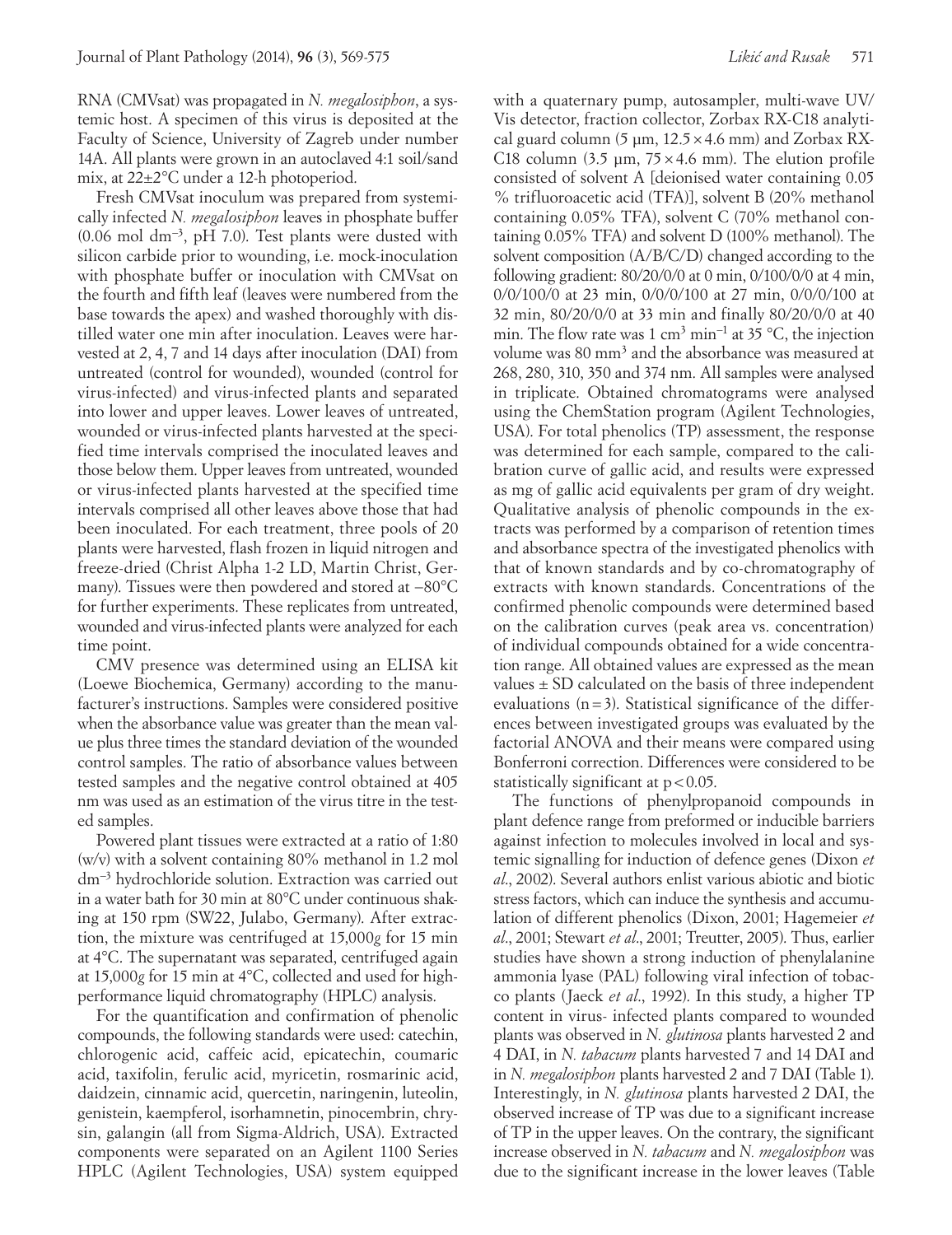| $\frac{1}{2}$                                                                                                                                                                                                                  |                                                                                                                                            |
|--------------------------------------------------------------------------------------------------------------------------------------------------------------------------------------------------------------------------------|--------------------------------------------------------------------------------------------------------------------------------------------|
| ł                                                                                                                                                                                                                              |                                                                                                                                            |
| is<br>coco                                                                                                                                                                                                                     |                                                                                                                                            |
| l                                                                                                                                                                                                                              |                                                                                                                                            |
|                                                                                                                                                                                                                                |                                                                                                                                            |
| 'Thomas and Monten and Marine and Marine and The Terms of the Marine and Marine and Marine and Marine and Marine and Marine and Marine and Marine and Marine and Marine and Marine and Marine and Marine and Marine and Marine |                                                                                                                                            |
|                                                                                                                                                                                                                                |                                                                                                                                            |
|                                                                                                                                                                                                                                |                                                                                                                                            |
|                                                                                                                                                                                                                                |                                                                                                                                            |
|                                                                                                                                                                                                                                |                                                                                                                                            |
|                                                                                                                                                                                                                                |                                                                                                                                            |
|                                                                                                                                                                                                                                |                                                                                                                                            |
|                                                                                                                                                                                                                                |                                                                                                                                            |
|                                                                                                                                                                                                                                |                                                                                                                                            |
|                                                                                                                                                                                                                                |                                                                                                                                            |
|                                                                                                                                                                                                                                |                                                                                                                                            |
|                                                                                                                                                                                                                                |                                                                                                                                            |
|                                                                                                                                                                                                                                |                                                                                                                                            |
| ֧֧֧֧֧֧֧֦֚֚֚֚֚֚֓֝֬֓֓֓֓֓֓֓֓֝֓֓֝֬֓֓֝֬֓֝֬֓֓֓ <b>֓</b>                                                                                                                                                                              |                                                                                                                                            |
|                                                                                                                                                                                                                                |                                                                                                                                            |
| cattere acid, quercetin and kaempterol in all, lower and upper leaves of wound<br>wu anu u                                                                                                                                     |                                                                                                                                            |
|                                                                                                                                                                                                                                |                                                                                                                                            |
|                                                                                                                                                                                                                                |                                                                                                                                            |
| $\cdots$ and diagonally<br>Ŧ                                                                                                                                                                                                   |                                                                                                                                            |
|                                                                                                                                                                                                                                |                                                                                                                                            |
|                                                                                                                                                                                                                                |                                                                                                                                            |
|                                                                                                                                                                                                                                | í<br>Í                                                                                                                                     |
| ı                                                                                                                                                                                                                              |                                                                                                                                            |
|                                                                                                                                                                                                                                |                                                                                                                                            |
|                                                                                                                                                                                                                                |                                                                                                                                            |
|                                                                                                                                                                                                                                |                                                                                                                                            |
|                                                                                                                                                                                                                                |                                                                                                                                            |
|                                                                                                                                                                                                                                |                                                                                                                                            |
| 1                                                                                                                                                                                                                              | こうきょう キャクチャー                                                                                                                               |
| assay dannyan a                                                                                                                                                                                                                | $\frac{1}{2}$ . The set of $\frac{1}{2}$ is the set of $\frac{1}{2}$ is $\frac{1}{2}$ is $\frac{1}{2}$ is $\frac{1}{2}$ is $\frac{1}{2}$ . |
|                                                                                                                                                                                                                                | $-12471$                                                                                                                                   |
| l                                                                                                                                                                                                                              |                                                                                                                                            |
|                                                                                                                                                                                                                                |                                                                                                                                            |
|                                                                                                                                                                                                                                |                                                                                                                                            |
|                                                                                                                                                                                                                                |                                                                                                                                            |
|                                                                                                                                                                                                                                |                                                                                                                                            |
|                                                                                                                                                                                                                                |                                                                                                                                            |
|                                                                                                                                                                                                                                | i                                                                                                                                          |
|                                                                                                                                                                                                                                |                                                                                                                                            |
|                                                                                                                                                                                                                                |                                                                                                                                            |
|                                                                                                                                                                                                                                |                                                                                                                                            |
|                                                                                                                                                                                                                                |                                                                                                                                            |
|                                                                                                                                                                                                                                |                                                                                                                                            |
|                                                                                                                                                                                                                                |                                                                                                                                            |
|                                                                                                                                                                                                                                |                                                                                                                                            |
|                                                                                                                                                                                                                                |                                                                                                                                            |
|                                                                                                                                                                                                                                | į                                                                                                                                          |
|                                                                                                                                                                                                                                |                                                                                                                                            |
|                                                                                                                                                                                                                                | .<br>.<br>.<br>.                                                                                                                           |
|                                                                                                                                                                                                                                |                                                                                                                                            |
|                                                                                                                                                                                                                                |                                                                                                                                            |
| I                                                                                                                                                                                                                              |                                                                                                                                            |
| .<br>I                                                                                                                                                                                                                         |                                                                                                                                            |
|                                                                                                                                                                                                                                |                                                                                                                                            |

|                        | DAI            | Total phenolics <sup>a</sup>                                         |                                              |                                                                                                       | Caffeic acid <sup>b</sup>                                           |                                | Quercetin <sup>c</sup>     |                      |                         | Kaempferol <sup>c</sup>              |                                |
|------------------------|----------------|----------------------------------------------------------------------|----------------------------------------------|-------------------------------------------------------------------------------------------------------|---------------------------------------------------------------------|--------------------------------|----------------------------|----------------------|-------------------------|--------------------------------------|--------------------------------|
| Nicotiana glutinosa    |                | upper#<br>lower#                                                     | all leaves#                                  | upper<br>lower#                                                                                       | all leaves#                                                         | lower                          | upper#                     | all leaves#          | lower                   | upper#                               | all leaves#                    |
|                        | $\sim$         | $\downarrow$ 23.8±0.2<br>$124.7 \pm 1.2$                             | $124.2 \pm 0.7$                              | $\downarrow$ 2.2±0.1*<br>$\downarrow$ 2.6 ± 0.2                                                       | $\downarrow$ 2.4±0.1*                                               | $0 + 8 + 0$                    | ↑ 52±9                     | ↑30±4                | $\uparrow$ 41 $\pm$ 1   | $43 \pm 1$<br>$\rightarrow$          | $\downarrow$ 42±1              |
|                        | 4              | $125.2 \pm 1.9^*$ $128.1 \pm 3.7$                                    | 2.7<br>$\downarrow$ 26.6±                    | $2.8 + 0.3$<br>$\leftarrow$<br>$\downarrow$ 2.7±0.3*                                                  | $\downarrow$ 2.8±0.3                                                | $\downarrow$ 520±79            | $1223 \pm 169$ *           | $1871 \pm 122$ *     | $\downarrow$ 46±3       | $\downarrow$ 63±6                    | $\downarrow$ 55±4              |
|                        | $\overline{ }$ | $$21.0 \pm 0.8$<br>$19.3 \pm 0.8$                                    | $120.1 \pm 0.8$                              | ↑ $2.1\pm0.5*$<br>$\uparrow$ 2.8±0.1                                                                  | ↑ $2.4\pm0.3*$                                                      | $1571 \pm 508$                 | $1526 + 566$               | 1049±427             | $\uparrow$ 50±7         | $\downarrow$ 59 $\pm$ 20             | $\downarrow$ 55 $\pm$ 14       |
|                        | $\overline{4}$ | $17.8 \pm 1.2^* \pm 1.7.8 \pm 0.9$                                   | $\downarrow$ 17.8±1.0                        | $\downarrow$ 2.7±0.1*<br>↑ $2.6 \pm 0.5$ *                                                            | $\downarrow$ 2.6±0.3*                                               | $\downarrow 434\pm80$          | $12231 \pm 145$ *          | $1332 \pm 91$ *      | $40\pm9$                | $+6+86$ $\downarrow$                 | $+84.69 + 8$                   |
| Nicotiana megalosiphon |                | upper#<br>lower#                                                     | all leaves#                                  | upper#<br>lower#                                                                                      | all leaves#                                                         | lower#                         | upper#                     | all leaves#          | lower#                  | upper#                               | all leaves#                    |
|                        | $\sim$         | $\downarrow$ 13.5±0.2* $\downarrow$ 17.2±0.5* $\downarrow$ 15.3±0.3* |                                              | $\downarrow$ 0.9±0.0 <sup>*</sup> $\downarrow$ 1.3±0.0 <sup>*</sup> $\downarrow$ 1.1±0.0 <sup>*</sup> |                                                                     | ↓ 194±4*                       | ↑ 395±7*                   | $294 + 5$            | $\downarrow$ 37±1*      | $\uparrow$ 55±3                      | $\downarrow$ 46±2*             |
|                        | 4              | $17.6 \pm 0.3$                                                       | $\downarrow$ 20.4±0.7* $\downarrow$ 19.0±0.3 | $\downarrow$ 1.2±0.0* $\downarrow$ 1.5±0.1*                                                           | $\downarrow$ 1.3±0.0*                                               | $\downarrow$ 461±20            | $\downarrow$ 248±9*        | $1355 \pm 12$ *      | $156 \pm 1$             | $\downarrow$ 53±2 <sup>*</sup>       | $\downarrow$ 55±1*             |
|                        | $\overline{ }$ | $15.1 + 0.7$                                                         | $\downarrow$ 21.6±0.7 $\downarrow$ 18.3±0.7  | $\downarrow 0.9\pm0.0$ <sup>*</sup>                                                                   | $\downarrow$ 1.8±0.0 <sup>*</sup> $\downarrow$ 1.3±0.0 <sup>*</sup> | $\downarrow$ 226±9             | $J 562 \pm 16$ *           | $\downarrow$ 394±11* | $\downarrow$ 42±3       | $\downarrow$ 69±2 <sup>*</sup>       | $\downarrow$ 56±2 <sup>*</sup> |
|                        | $\overline{4}$ | $\downarrow$ 19.3±0.3* $\downarrow$ 20.7±0.4* $\downarrow$ 20.0±0.4* |                                              | $\downarrow 1.9 \pm 0.0$ *<br>$\downarrow$ 1.5±0.0*                                                   | $\downarrow$ 1.7 $\pm$ 0.0*                                         | $\downarrow 320 \pm 13^*$      | $\downarrow$ 722±9*        | $\downarrow$ 521±11* | $\downarrow$ 46±1*      | $\downarrow$ 80 $\pm$ 2 <sup>*</sup> | $\downarrow$ 63±1*             |
| Nicotiana tabacum      |                | upper<br>lower                                                       | all leaves                                   | upper<br>lower#                                                                                       | all leaves#                                                         | lower#                         | upper#                     | all leaves#          | lower#                  | upper                                | all leaves#                    |
|                        | $\mathbf 2$    | $\uparrow$ 28.0±0.0 $\uparrow$ 24.8±1.5                              | $126.4 \pm 0.7$                              | $\uparrow$ 2.2 $\pm$ 0.1<br>$\downarrow$ 2.9±0.1*                                                     | $\downarrow$ 2.5±0.0                                                | $\downarrow$ 111±1*            | $\downarrow$ 148±14        | $\downarrow$ 129±7*  | $\downarrow$ 52±1*      | $+588+7*$                            | $\downarrow$ 70±33*            |
|                        | 4              | $125.8 \pm 0.3$                                                      | $12.3 \pm 2.5$ $12.4.0 \pm 1.3$              | $\downarrow$ 3.4±0.0* $\uparrow$ 2.3±0.2                                                              | $1.0 + 0.1$                                                         | $\downarrow$ 51±2 <sup>*</sup> | $138+3*$                   | $\downarrow$ 44±2*   | $\downarrow$ 52±1*      | $\downarrow 65 \pm 3$ *              | $\downarrow$ 59±2 <sup>*</sup> |
|                        | $\overline{ }$ | $\downarrow$ 20.8±0.1 $\uparrow$ 22.0±4.4 $\uparrow$ 21.4±2.1        |                                              | $\downarrow$ 3.2±0.0* $\uparrow$ 2.8±0.1                                                              | $\downarrow$ 3.0±0.0*                                               | ↑ 245±2*                       | ↑ 395±12*                  | $\downarrow$ 320±5*  | $\downarrow$ 68±1*      | ↑ $105±4*$                           | $\downarrow$ 87±2 <sup>*</sup> |
|                        | $\overline{4}$ | $\downarrow$ 25.2±1.6 $\downarrow$ 21.9±0.3                          | $\downarrow$ 23.6±0.7                        | $\downarrow$ 4.0±0.0* $\uparrow$ 4.2±0.0                                                              | $\downarrow$ 4.1±0.0                                                | ↑ $268±12*$                    | $1829 \pm 19$ <sup>*</sup> | ↑ 548±6              | $\downarrow 62 \pm 3$ * | ↑ $178±1$                            | $\downarrow$ 120+2*            |

leaves of wounded plants compared their respective control group (n=3; p<0.05; factorial ANOVA, post hoc Bonferroni correction).<br>ª total phenolics are expressed in mg gallic acid equivalents per gram dry weight.

caffeic acid is expressed in mg/ gram dry weight tissue.

ے ص quercetin and kaempferol are expressed in µg/ gram dry weight tissue.

**↑** or **↓** arrows indicate higher or lower concentration of total phenolics, caffeic acid, quercetin or kaempferol in wounded plants compared to their respective control.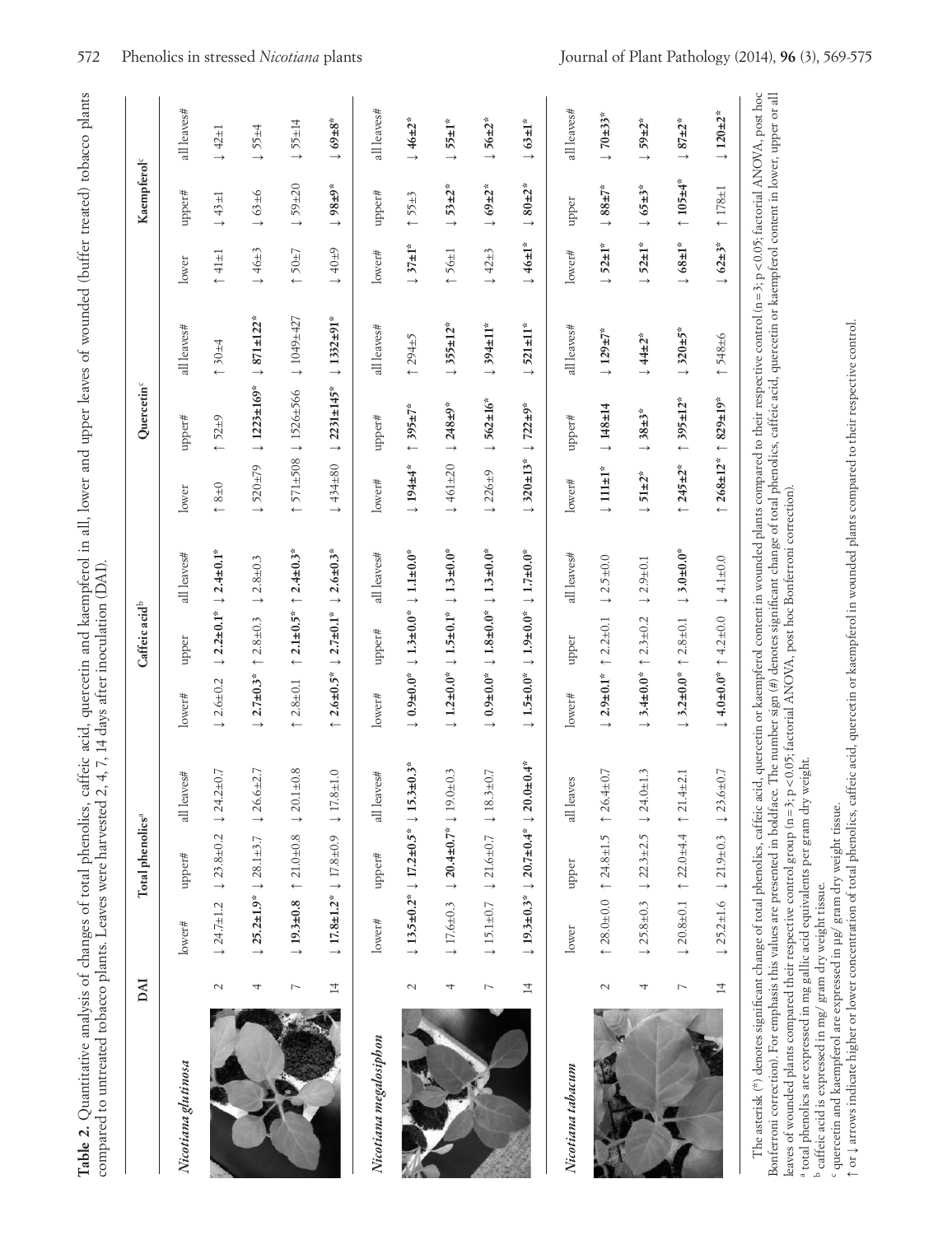1, values in boldface). These results could indicate a different defence response in the investigated species of the same genus. The observed higher TP content could result from increased expression of at least one gene from two *PAL* gene families (Reichert *et al*., 2009) or the higher activity of the PAL enzyme which is dependent on the intensity of stress (Dixon and Paiva, 1995). On the other hand, the lower TP content in wounded plants compared to the untreated ones was observed in most investigated *Nicotiana* plants. Furthermore, a significant decrease of TP content in wounded *N. glutinosa* and *N. megalosiphon* was observed in both lower and upper leaves (Table 2). In wounded *N. tabacum*, no significant decrease of TP content was detected. In addition, almost all wounded plants had lower contents of caffeic acid, quercetin and kaempferol compared to the untreated ones (Table 2), indicating that in these plants a downregulation of the phenylpropanoid biosynthetic pathway had taken place. It is known that plants produce ROS after wounding (León *et al*., 2001) and that phenolic acids and flavonoids play a role in the detoxification of ROS (Apel and Hirt, 2004; Rice-Evans *et al*., 1996). Thus, the observed decrease in caffeic acid, quercetin and kaempferol concentrations suggests their involvement in the elimination of ROS produced due to mechanical wounding.

Meanwhile, a significantly lower quercetin concentration in the upper leaves of infected *N. megalosiphon* plants compared to the wounded ones suggests an unknown role of quercetin and/or it could indicate downregulation of the expression of chalcone synthase (*CHS*) gene. It was previously shown that viruses can modulate the defence response through downregulation of gene expression for flavonoid synthesis (Dunoyer *et al*., 2004). In *Arabidopsis*, the expression of the *CHS* gene remains downregulated when the CMV 2b protein is present in high concentration (Johansen and Wilson, 2008). Upregulation of the 2b protein is usually needed for the highest titre of CMV in systemic leaves (Soards *et al*., 2002) and for induction and development of strong infection symptoms (Lewsey *et al*., 2010). The highest CMV titre (detemined by ELISA) was detected in systemic leaves of *N. megalosiphon* harvested 7 and 14 DAI (Fig. 1). It was interesting to note that the strongest symptoms observed in infected *N. megalosiphon* were accompanied with strong downregulation of quercetin both in the lower and upper leaves (Table 1). This may indicate that for an efficient systemic spread of CMVsat (Fig. 1B) and symptom development in *N. megalosiphon* plants, strong downregulation of quercetin in upper leaves is needed, since this was not observed in *N. glutinosa* or *N. tabacum* plants (Table 1).

On the other hand, a strong increase in quercetin concentration in infected *N. glutinosa* harvested 2 and 7 DAI and an increase in kaempferol and quercetin concentration with time in infected *N. tabacum* were observed compared with the respective controls (Table 1, figures in boldface). The detection of significant upregulation of



**Fig. 1.** Time course of *Cucumber mosaic virus* containing satellite RNA (CMVsat) infection and spread in lower (A) and upper (B) leaves of investigated *Nicotiana glutinosa* (Ng), *Nicotiana megalosiphon* (Nm) and *Nicotiana tabacum* (Nt) plants. Leaves were harvested separately at four different time points: 2, 4, 7, 14 days after inoculation. Lower leaves comprised inoculated and other leaves below them and upper leaves comprised all other leaves above inoculated ones. Virus titres were determined using an ELISA-based method measured at 405 nm. The ratio of absorbance values between tested samples and negative control was used to estimate the virus titre. Values are expressed as the mean value + SD calculated based on three independent evaluations. The same letter within a time point denotes no significant difference in virus titre between investigated *Nicotiana* species (n=3; p<0.05; factorial ANOVA, post hoc Bonferroni correction). nd – not done.

either quercetin or kaempferol in virus- infected plants compared to wounded plants suggests that these flavonoids have an additional defence response role characteristic for plant-virus interaction, in addition to ROS scavenging as a general plant protection response from mechanical wounding (Apel and Hirt, 2004). Diversion of the phenylpropanoid biosynthetic pathway can be induced by differentially activated 4-coumarate:coenzyme A ligase, whose activation depends on the developmental stage of the plant or when external stimuli such as wounding or pathogen infection occur (Lee *et al*., 1995; Lee and Douglas, 1996; Ehlting *et al*., 1999). Rerouting of the phenylpropanoid biosynthetic pathway to increase flavonoid synthesis could be part of the defence response that *N. glutinosa* and *N. tabacum* activate upon infection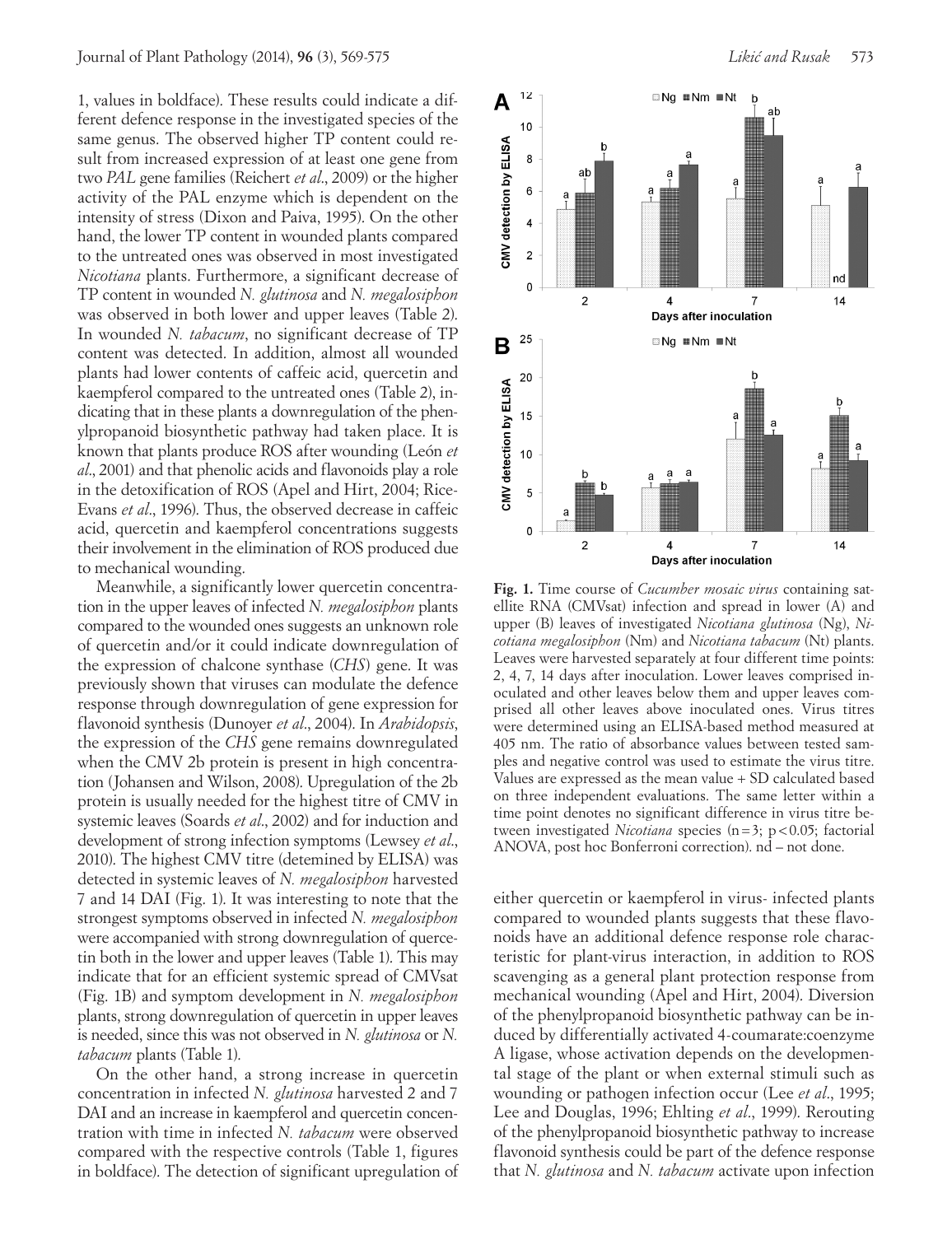with CMVsat, which facilitates the amelioration of infection symptoms. Graham (1998) has shown that the conjugation and later release of kaempferol aglycon could have a direct and regulatory role in plant defence response and it was also reported that flavonoids may exert a modulatory action in cells through actions in the protein kinase signalling pathways (Williams *et al*., 2004) and that they act as inhibitors of protein kinases (Lolli *et al*., 2012).

In conclusion, it was previously shown that CMV can induce different symptoms in ecotypes of the same species and that CMVsat can engage two distinct defencesignalling pathways in *Arabidopsis* (Takahashi *et al*., 1994; Likić *et al.*, 2014). Both examples clearly demonstrate the complexity of the plant defence responses. The results presented here demonstrate that significant decreases of caffeic acid, quercetin and kaempferol were induced in all investigated *Nicotiana* species as a part of the defence response to wounding. Though the results obtained from virus-infected plants were not as clear-cut as those from the wounded ones, they do indicate that species of the same genus activate different defence responses to CMVsat infection, and that quercetin and kaempferol could play an important role in the plant-virus interaction. Further elaboration of this subject may contribute to better understanding of the role of flavonoids in plant-pathogen interaction.

## **ACKNOWLEDGEMENTS**

This research was supported by the Ministry of Science, Education and Sport of the Republic of Croatia.

## **REFERENCES**

- Agati G., Azzarello E., Pollastri S., Tattini M., 2012. Flavonoids as antioxidants in plants: location and functional significance. *Plant Science* **196**: 67-76.
- Apel K., Hirt H., 2004. Reactive oxygen species: metabolism, oxidative stress, and signal transduction. *Annual Review of Plant Biology* **55**: 373-399.
- Chen Z., Tan J., Yang G., Miao M., Chen Y., Li T., 2012. Isoflavones from the roots and stems of *Nicotiana tabacum* and their anti-tobacco mosaic virus activities. *Phytochemistry Letters* **5**: 233-235.
- Dixon R.A., 2001. Natural products and plant disease resistance. *Nature* **411**: 843-847.
- Dixon R.A., Achnine L., Kota P., Liu C.-J., Reddy M.S.S., Wang L., 2002. The phenylpropanoid pathway and plant defencea genomics perspective. *Molecular Plant Pathology* **3**: 371-390.
- Dixon R.A., Paiva N.L., 1995. Stress-induced phenylpropanoid metabolism. *The Plant Cell* **7**: 1085-1097.
- Dunoyer P., Lecellier C.-H., Parizotto E.A., Himber C., Voinnet O., 2004. Probing the microRNA and small interfering RNA pathways with virus-encoded suppressors of RNA silencing. *The Plant Cell* **16**: 1235-1250.
- Ehlting J., Büttner D., Wang Q., Douglas C.J., Somssich I.E., Kombrink E., 1999. Three 4-coumarate:coenzyme A ligases in *Arabidopsis thaliana* represent two evolutionarily divergent classes in angiosperms. *The Plant Journal* **19**: 9-20.
- García-Arenal F., Palukaitis P., 1999. Structure and functional relationships of satellite RNAs of Cucumber mosaic virus. *Current Topics in Microbiology and Immunology* **239**: 37-63.
- Graham T.L., 1998. Flavonoid and flavonol glycoside metabolism in Arabidopsis. *Plant Physiology and Biochemistry* **36**: 135-144.
- Hagemeier J., Schneider B., Oldham N.J., Hahlbrock K., 2001. Accumulation of soluble and wall-bound indolic metabolites in *Arabidopsis thaliana* leaves infected with virulent or avirulent *Pseudomonas syringae* pathovar tomato strains. *Proceedings of the National Academy of Sciences USA* **98**: 753- 758.
- Harborne J.B., 1998. Phytochemical Dictionary: A Handbook of Bioactive Compounds from Plants. 2nd Ed. CRC Press, Boca Raton, FL, USA.
- Jaeck E., Dumas B., Geoffroy P., Favet N., Inze D., Van Montagu M., Fritig B., Legrand M., 1992. Regulation of enzymes involved in lignin biosynthesis: Induction of O-methyltransferase rnRNAs during the hypersensitive reaction of tobacco to Tobacco mosaic virus. *Molecular Plant-Microbe Interactions* **5**: 294-300.
- Johansen W., Wilson R.C., 2008. Viral suppressor proteins show varying abilities and effectiveness to suppress transgene-induced post-transcriptional gene silencing of endogenous chalcone synthase in transgenic Arabidopsis. *Plant Cell Reports* **27**: 911-921.
- Lee D., Douglas C.J., 1996. Two divergent members of a tobacco 4-coumarate: coenzyme A ligase (4CL) gene family. *Plant Physiology* **112**: 193-205.
- Lee D., Ellard M., Wanner L.A., Davis K.R., Douglas C.J., 1995. The *Arabidopsis thaliana* 4-coumarate:CoA ligase (4CL) gene: stress and developmentally regulated expression and nucleotide sequence of its cDNA. *Plant Molecular Biology* **28**: 871-884.
- Lewsey M.G., Gonzales I., Kalinina N.O., Palukaitis P., Canto T., Carr J.P., 2010. Symptom induction and RNA silencing suppression by the cucumber mosaic virus 2b protein. *Plant Signaling & Behavior* **5**: 705-708.
- León J., Rojo E., Sánchez-Serrano J.J., 2001. Wound signalling in plants. *Journal of Experimental Botany* **52**: 1-9.
- Likić S., Šola I., Ludwig-Müller J., Rusak G., 2014. Involvement of kaempferol in the defence response of virus infected *Arabidopsis thaliana*. *European Journal of Plant Pathology* **138**: 257-271.
- Lolli G., Cozza G., Mazzorana M., Tibaldi E., Cesaro L., Donella-Deana A., Meggio F., Venerando A., Franchin C., Sarno S., Battistutta R., Pinna L.A., 2012. Inhibition of protein kinase CK2 by flavonoids and tyrphostins. A structural insight. *Biochemistry* **51**: 6097-6107.
- Martens S., Preuss A., Matern U., 2010. Multifunctional flavonoid dioxygenases: flavonol and anthocyanin biosynthesis in *Arabidopsis thaliana* L. *Phytochemistry* **71**: 1040-1049.
- Olsen K.M., Lea U.S., Slimestad R., Verheul M., Lillo C., 2008. Differential expression of four Arabidopsis PAL genes; PAL1 and PAL2 have functional specialization in abiotic